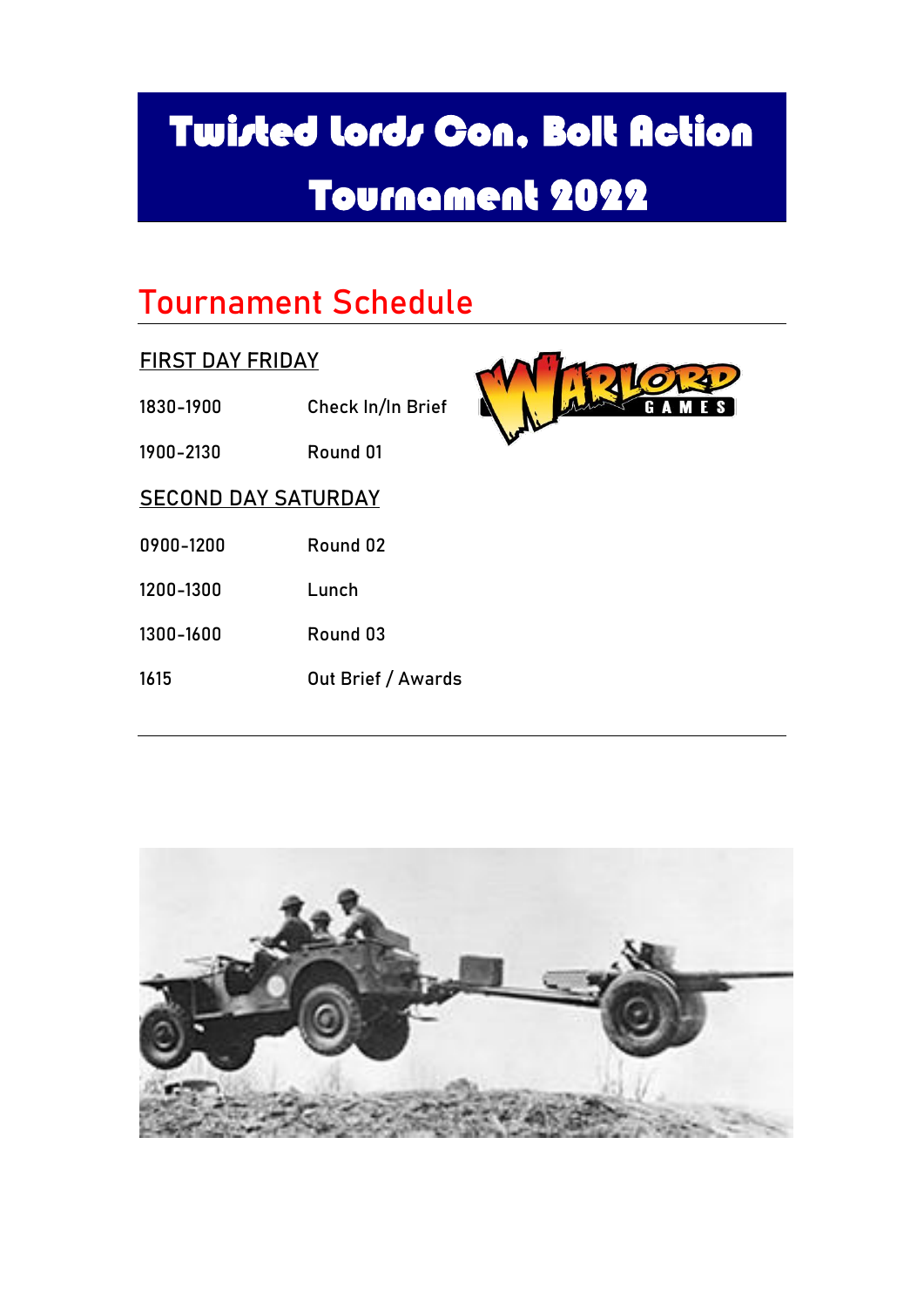### Tournament Rules

### 1. FORCES

Each player will be allotted 750 requisition point to create a single Platoon. Team Nationality may be different but no mix of Axis and Allies.

All forces for each player will consist of a maximum of ONE Reinforced Platoon and no more than 12 order dice. NO Special Characters, No Planes from the PDF supplement, and No tank Platoons.

The platoons in the force must be selected using the army list section of the main rule book, one of the Armies of xxxx books, or an Approved Generic list of a minor country that does not have an Armies of xxxx book. All lists must be a generic platoon, No theater list.

Approved Books/List:

Armies of Armies of Germany, V2

Armies of United States

Armies of Great Britain

Armies of the Soviet Union

Armies of Imperial Japan

Armies of France and the Allies

Armies of Italy and the Axis

Approved Generic list for Nations without a book:

Australian Reinforced Platoon

[Chinese \(Communist\) Reinforced Platoon](javascript:__doPostBack()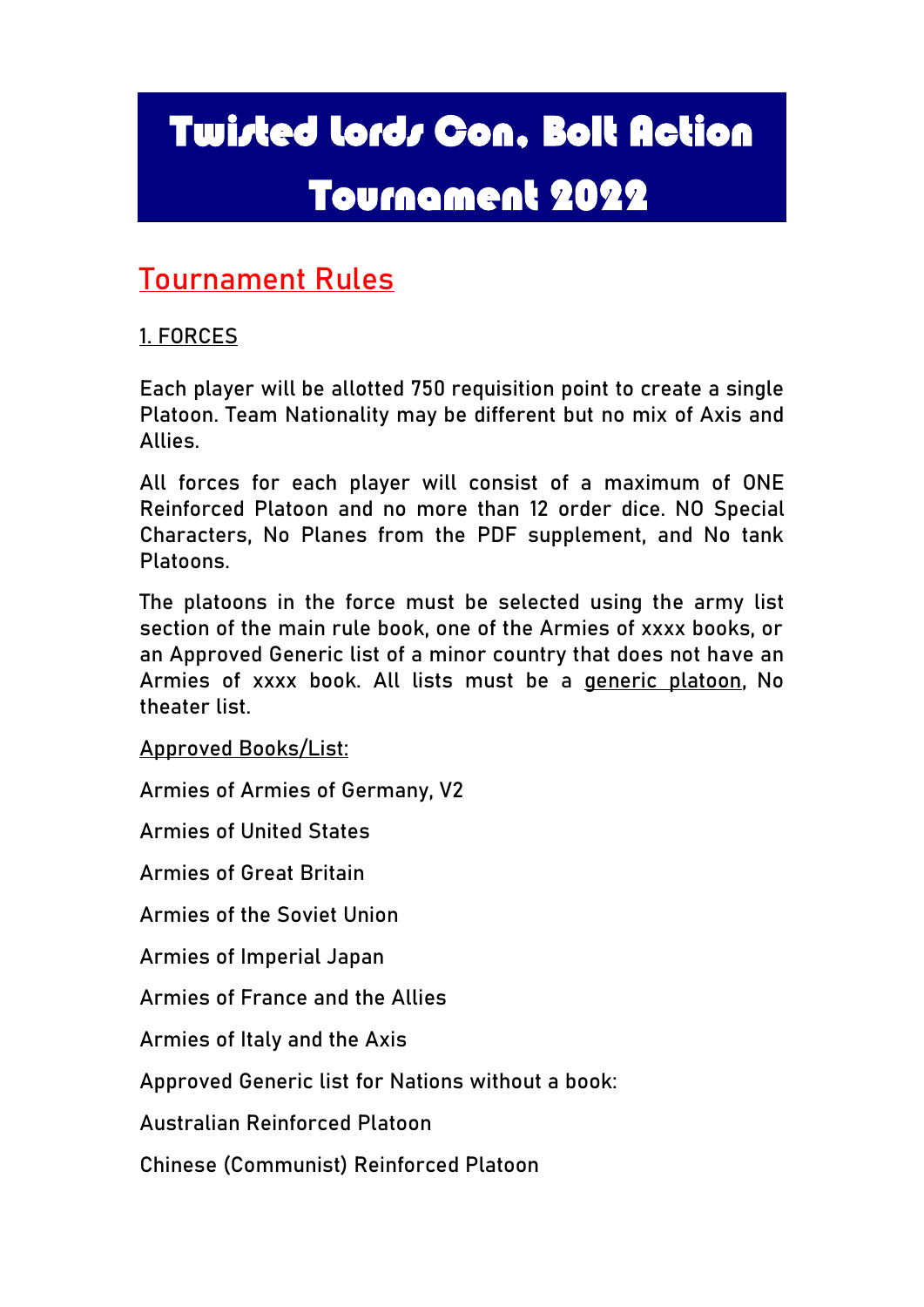[Chinese \(Nationalist\) Reinforced Platoon](javascript:__doPostBack()

[Chinese \(Warlord\) Reinforced Platoon](javascript:__doPostBack()

[French Late-War Reinforced Platoon](javascript:__doPostBack()

### 2. GAME TIME

3hr Rounds. Once time is up players will finish the current turn, and then the game ends automatically.

#### 3. ARMY LIST

The players must have a copy of their army list, Army list are due 19 JULY 22. 1 bonus TP for early list submissions. If you have a team, please send team list together with the name team members. If you do not have a team one will be assigned to you at check in.

List submissions will be submitted by sending to raidersfan26@hotmail.com

#### 4. TOURNAMENT POINTS (TP)

Victory is calculated as described in the Scenarios being played and Tournament points are awarded for victories, defeats, and draws as shown below:

| Result       | <b>Tournament Points</b> |
|--------------|--------------------------|
| Victory/Loss | 30 TP / 0 TP             |
| Draw         | 10 TP / 10 TP            |